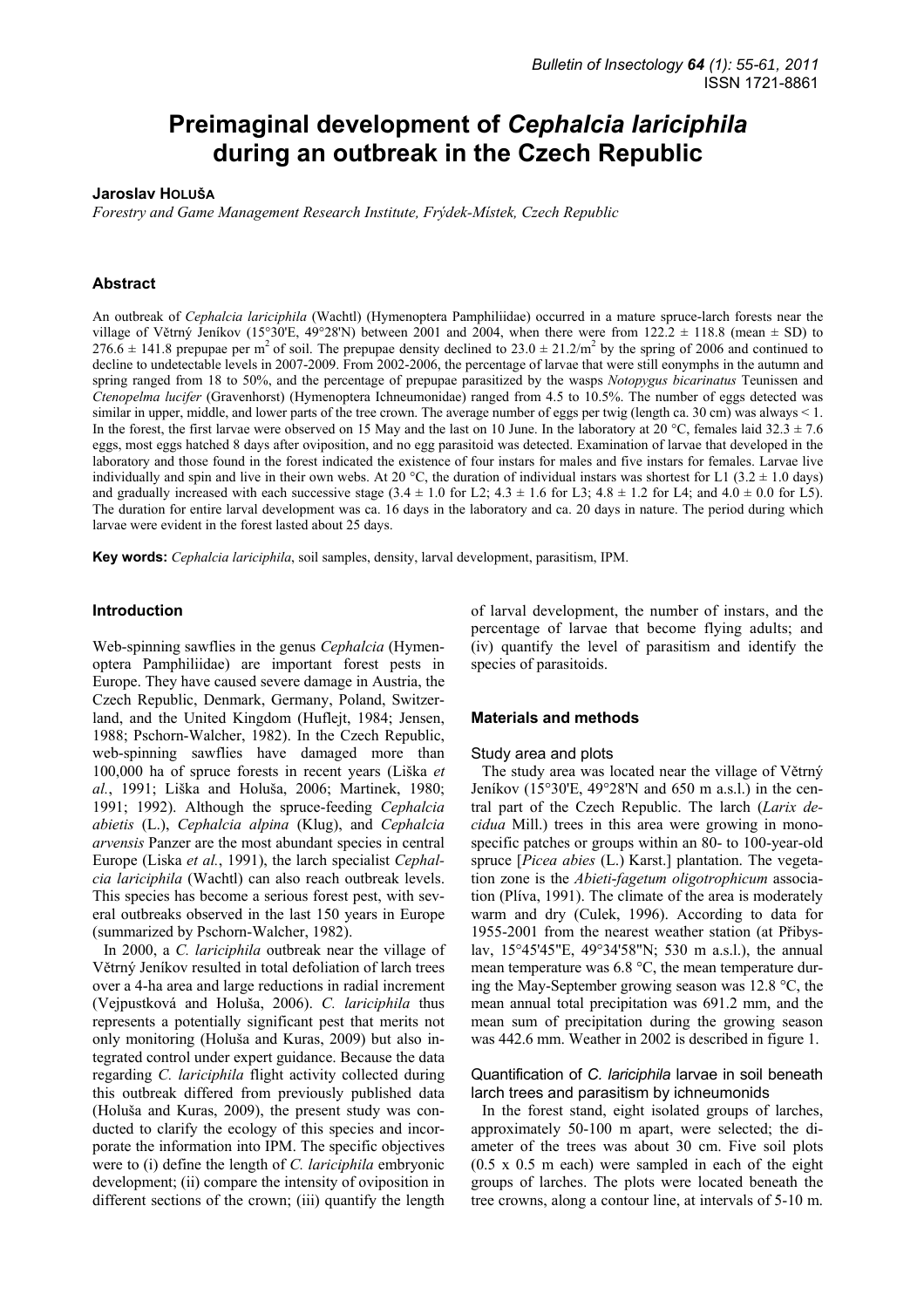

**Figure 1.** Mean daily temperature (filled circles) and total precipitation (empty circles) for 5-day intervals at the Pribyslav hydrometeorological station in 2002. (www.worldclimate.com)

From 2002 to 2009, litter (ca. 15 cm deep) and the upper layer of soil (the Ah horizon to a depth of 5 cm) were collected separately in the spring of each year (in March or April, depending on the accessibility of the terrain) and also in October in some years; different plots were designated and sampled each year. In the laboratory, both samples (litter and soil) were placed on a coarse sieve with 10 x 10 mm openings, and the material that passed through the sieve was examined for *C. lariciphila* prepupae. The prepupae were identified to species based on Wiitassari (2002). The prepupae were counted and determined to be eonymphs or pronymphs depending on the presence/absence of the pupal eye. *C. lariciphila* prepupae with adhering cocoons of ichneumonids (only the head capsule and rolled skin of parasitized prepupae remained) were considered to be parasitized by ichneumonids. For identification of ichneumonids, the cocoons were placed in 10-cm-diameter Petri dishes (one dish per plot per year) with forest litter. The dishes, which were regularly moistened and were covered with monofilament mesh with openings of 1 mm so that emerging wasps could not escape, were kept at 20 °C and with 16 h of daylight until the adults emerged. The wasps were identified according to Yu *et al*. (2005). All material was collected by the Forestry and Game Management Research Institute, and wasp determinations were made by J. Šedivý for material from 2003 and by K. Holý for material from 2004 to 2006.

## Quantification of *C. lariciphila* eggs and larvae in larch trees

At one plot in the centre of the study area, one sample larch was felled on 15, 25, 31 May and 10 June 2002. Ten branches from each of the upper, middle, and lower sections of the crown were taken from each sample tree. The number of brachyblasts with needles and the number of *C. lariciphila* eggs and larvae were counted on 30-cm segments of these branches. *Cephalcia* eggs were assumed to be those of *C. lariciphila*, and larvae were identified according Lorenz and Kraus (1957). Older larvae (from sample trees felled 25 May and 31 May 2002) were taken to the laboratory, and their head capsule widths were measured to obtain information about numbers of instar stages.

#### Fecundity and development times in the laboratory

Fecundity, the length of egg and larval development, and the width of heads capsule for different instars were determined in the laboratory. Adults were captured on the ground in the study area on 27 April 2002 and 30 April 2003. One male and one female were reared together in one Drigalski dish (10 cm in diameter and 2 cm high). They were temporarily fed from a small cotton ball (0.5 cm diameter) that was saturated with sugar water. One larch twig with two opening buds was placed in the dish. The cut end of the twig was wrapped with wet padding to prevent rapid wilting of the foliage. At the end of each day, the twig with deposited eggs was removed and replaced with a fresh twig until the adults died. There were 42 replicate dishes in 2002 and 31 replicate dishes in 2003, and the dishes were kept at 20 °C and with a 16/8 h light/dark photoperiod. The number of eggs produced by each female was determined.

After the eggs on the twigs were counted, each twig with eggs was placed in one Drigalski dish at 20 °C and with a 16/8 h light/dark photoperiod. The time required for hatch was determined for 614 eggs.

When the eggs hatched, the larvae were kept in groups of two or three for 7 days but were subsequently kept as individuals in Drigalski dishes at 20 °C and with a 16/8 h light/dark photoperiod. For food, one larch twig was placed in each dish. New shoots were given to the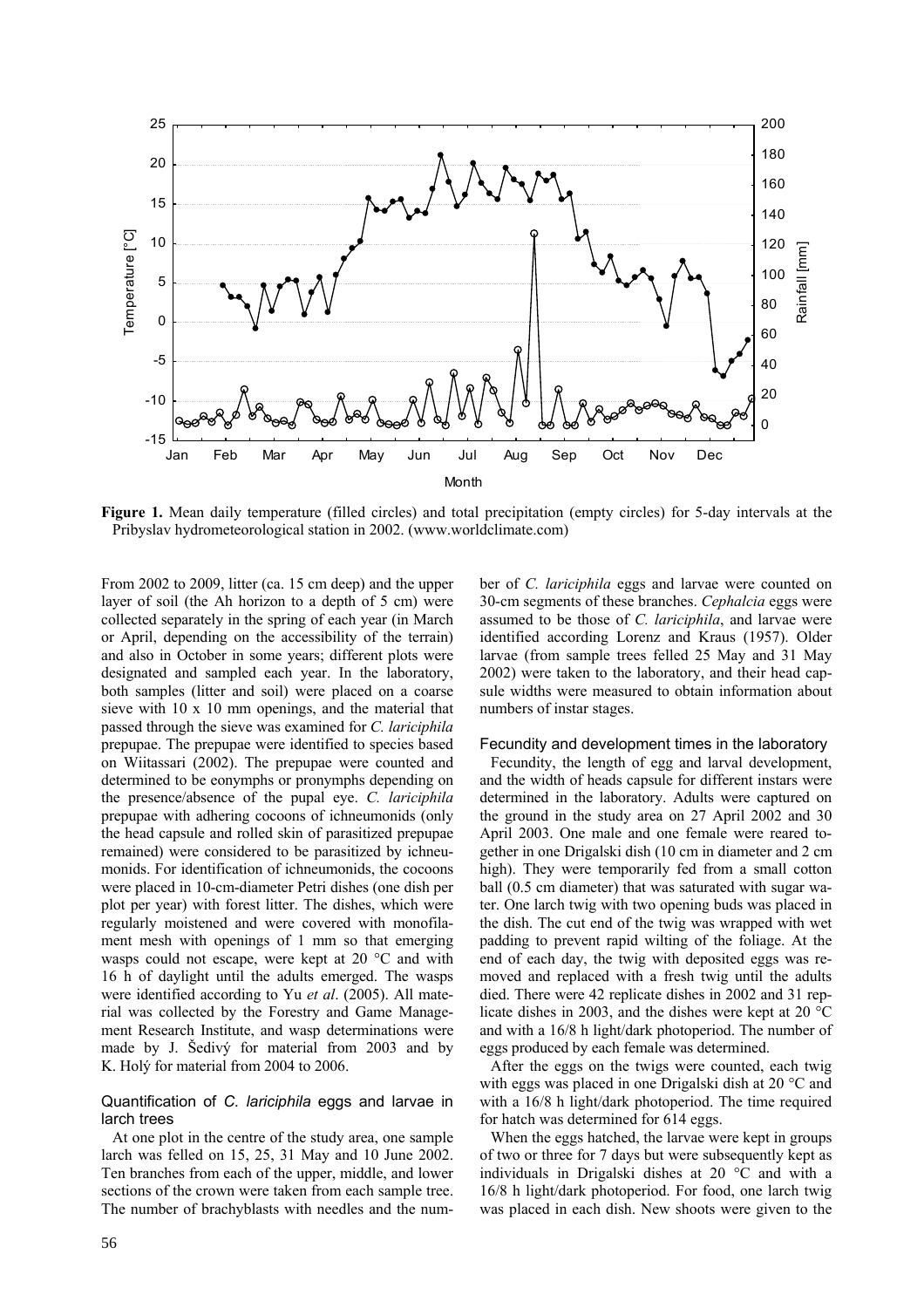larvae after they had consumed most of the old shoots or if the shoots had wilted or decayed. Each larva  $(n = 71)$ was examined daily. In 2002 and 2003, the number of days required for the larvae ( $n = 38$  in 2002 and 33 in 2003) to develop into adults was determined. The width of the head capsule was also measured in 2002. When the larvae were nearly mature, their colour changed from greenish grey colour with dark stripes to yellow, and soil was added to the dishes.

## Statistical analyses

The numbers of larvae in litter and soil were compared among sample dates with the Kruskal-Wallis test. The numbers of eggs and larvae on single twigs in different parts of the tree crown were compared using one-way ANOVA. Development times determined in the laboratory were compared for 2002 and 2003 by a two-sample *t*-test. Statistica 8.0 was used for statistical analysis.

# **Results**

Quantification of *C. lariciphila* larvae in soil beneath larch trees and parasitism by ichneumonids

From spring 2002 to spring 2004, the mean number of prepupae per m<sup>2</sup> of soil ranged from  $122.2 \pm 118.8$  to  $276.6 \pm 141.8$  (the differences were not statistically significant;  $\chi^2 = 23.03$ ; p > 0.01) (table 1). From autumn 2004 to autumn 2005, the means were lower and ranged from  $43.2 \pm 37.6$  to  $78.9 \pm 67.2$  (the differences were not statistically significant;  $\chi^2 = 10.28$ ; p > 0.01). From spring 2006 to spring 2009, the means ranged from 0 to  $23.0 \pm 21.2$  (the differences were not statistically significant;  $\chi^2$  = 42.27; p > 0.01). From 18% to 50% of the prepupae were still eonymphs from spring 2002 to autumn 2006 (table 1).

The ichneumonids that hatched from the cocoons were identified as *Notopygus bicarinatus* Teunissen and *Ctenopelma lucifer* (Gravenhorst). The percentage of larvae parasitized by *N. bicarinatus* and *C. lucifer* ranged from 4.5 to 10.5% between 2002 and 2009 (table 1).

## Quantification of *C. lariciphila* eggs and larvae in larch trees

In 2002, eggs on a felled sample tree were detected only on 15 May. The average number of eggs on one twig (ca. 30 cm long) was always  $\leq$  1. No significant difference (F = 1.15;  $p > 0.10$ ) was detected for numbers of eggs and larvae per twig in the lower, middle, and upper sections of the crown (table 2, total number of observed eggs was 275 and larvae was 162). None of the eggs had a dark hue, i.e., none was parasitized by chalcid wasps of the genus *Trichogramma* Westwood; all were a light green (which is their colour when they are laid) or grey (which is their colour before hatching)  $(n = 117)$ . A significant difference was detected between the numbers of eggs and larvae per twig during individual examinations. Fewer numbers of eggs and larvae were detected on 25 May 2002 than on 15 May 2002 but numbers were similar on 25 May 2002 and 31 May 2002 [F  $(3, 108) = 45.23$ ,  $p < 0.0001$ ] (table 2). Only a single larva was discovered on 10 June 2002.

**Table 1.** Number (mean ± SD) of *C. lariciphila* prepupae, eonymphs, and prepupae and eonymphs with parasitoid cocoons per  $m<sup>2</sup>$  of soil. Prepupae and eonymphs columns include individuals with parasitoid cocoons.

|             | Stage and presence of parasitoids |                  |                 |  |  |
|-------------|-----------------------------------|------------------|-----------------|--|--|
|             |                                   | Eonymphs         | Parasitoid      |  |  |
|             | Prepupae                          |                  | cocoons         |  |  |
| Spring 2002 | $177.4 \pm 131.5$                 | $62.7 \pm 63.0$  | $16.8 \pm 11.4$ |  |  |
| Autumn 2002 | $276.6 \pm 141.8$                 | $80.0 \pm 42.8$  | $16.4 \pm 12.8$ |  |  |
| Spring 2003 | $154.2 \pm 125.0$                 | $60.0 \pm 62.4$  | $9.7 \pm 16.0$  |  |  |
| Autumn 2003 | $122.2 \pm 118.8$                 | $30.2 \pm 47.4$  | $7.9 \pm 10.2$  |  |  |
| Spring 2004 | $216.0 \pm 199.7$                 | $102.6 \pm 97.1$ | $18.1 \pm 23.4$ |  |  |
| Autumn 2004 | $43.2 \pm 37.6$                   | $7.8 \pm 12.2$   | $1.7 \pm 2.4$   |  |  |
| Spring 2005 | $78.9 \pm 67.2$                   | $36.2 \pm 31.1$  | $2.1 \pm 3.2$   |  |  |
| Autumn 2005 | $57.0 \pm 47.3$                   | $15.0 \pm 15.0$  | $2.6 \pm 3.1$   |  |  |
| Spring 2006 | $23.0 \pm 21.2$                   | $12.2 \pm 12.5$  | $2.2 \pm 2.5$   |  |  |
| Autumn 2006 | $5.8 \pm 9.7$                     | $2.9 \pm 5.2$    | $0.5 \pm 1.8$   |  |  |
| Spring 2007 | $13.6 \pm 9.2$                    | 0                | 0               |  |  |
| Autumn 2007 | 0                                 | 0                | 0               |  |  |
| Spring 2008 | $\Omega$                          | $\Omega$         | $\Omega$        |  |  |
| Autumn 2008 | 0                                 | 0                | 0               |  |  |
| Spring 2009 | $\Omega$                          | $\Omega$         | 0               |  |  |

**Table 2.** Number (mean  $\pm$  SD) of eggs and larvae per twig (30 cm long) in different crown sections in 2002  $[F (6, 108) = 0.86, p > 0.50].$ 

| Crown<br>section | 15 May                                                 | 25 May                                          | 31 May | 10 June  |
|------------------|--------------------------------------------------------|-------------------------------------------------|--------|----------|
| Lower            |                                                        | $0.31 \pm 0.16$ $0.11 \pm 0.11$ $0.13 \pm 0.13$ |        | 0.01     |
|                  | Middle $0.21 \pm 0.15$ $0.04 \pm 0.03$ $0.11 \pm 0.09$ |                                                 |        | $\theta$ |
| Upper            |                                                        | $0.25 \pm 0.07$ $0.02 \pm 0.03$ $0.08 \pm 0.05$ |        | $\theta$ |

The distribution of head capsule measurements for larvae collected in the field (and for larvae reared in the laboratory) indicated the existence of five instars for *C. lariciphila*: L1, 0.70-0.80 mm; L2, 0.90-1.10 mm; L3, 1.20-1.60 mm; L4, 1.70-2.10 mm; and L5, 2.2 mm) (figure 2).

On 15 May 2002 in the forest, larvae had already begun to hatch; of the total number of eggs, 7.8% had hatched in the lower section of the crown, 13.5% in the middle section, and 10.4% in the upper section  $(n = 308)$ . On 25 May 2002, eggs were no longer detected. On this date, the proportion of larvae in L1 was very small (2%), while older larvae predominated: 13% were L2, 70% were L3, and 15% were L4 ( $n = 59$ ). On 31 May 2002, no L1 larvae was found, the proportion of larvae of L2 was very small (2%), and L3 dominated  $(62\% \text{ were L3 and } 36\% \text{ were L4}; n = 69)$ . On 10 June, only one larva was detected, indicating that the development of the entire population was complete and had lasted ca. 25 days. If the last larvae hatched between 15 and 25 May, it can be assumed that the development of a single larva in the field required fewer than 20 days.

On 22 May 2003, eggs were collected in the field, and most were grey. The field-collected eggs hatched after  $3.1 \pm 1.5$  days (n = 112), indicating that they had undergone a substantial part of their embryonic development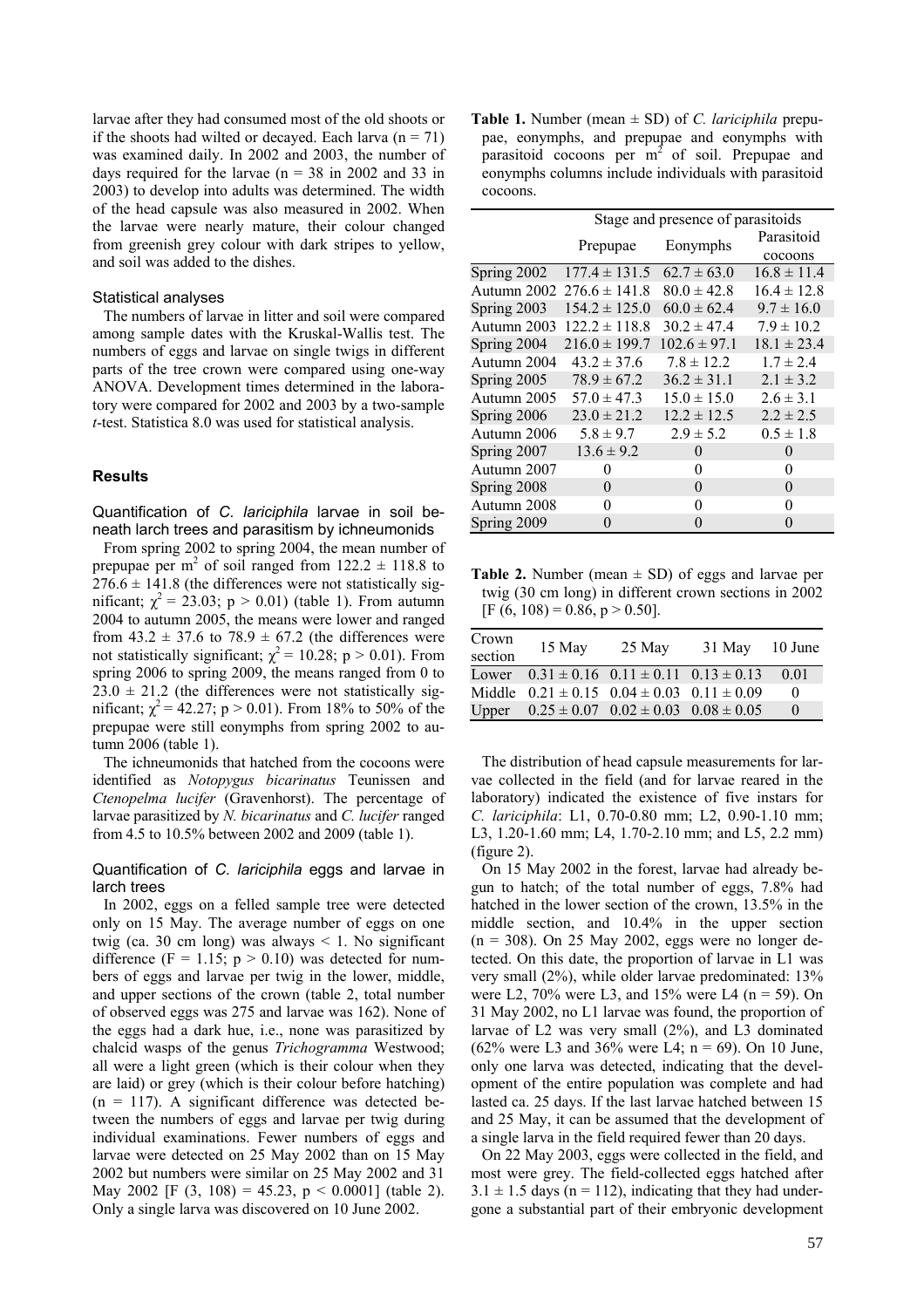

**Figure 2.** Width of head capsules of *C. lariciphila* larvae in 2002 (grey bars: larvae reared in the laboratory; white bars: larvae from the forest).

in nature. No parasitoid was detected on the larvae that developed from these field-collected (the number of surviving larvae was 29).

#### Fecundity and development times in the laboratory

In the laboratory at 20  $^{\circ}$ C, the average number of eggs laid by an individual female (n = 17) was  $32.3 \pm 7.6$ (SD). The females laid eggs immediately after enclosure for rearing. Embryonic development lasted  $8.5 \pm 0.9$ days ( $n = 138$ ).

In laboratory-reared larvae, four instars were detected most often but five instars occurred for two individuals (five instars required 17 days of larval development) and three instars occurred for one individual (three instars required 13 days of larval development). The larvae were solitary, and each spun and lived in its own web. The duration of the first instar L1 was shortest  $(n = 38: 3.2 \pm 1.0$  days) and increased slightly with each subsequent stage:  $3.4 \pm 1.0$  days for L2 (n = 34);  $4.3 \pm 1.6$  days for L3 (n = 22);  $4.8 \pm 1.2$  days for L4 (n  $= 10$ ); and  $4.0 \pm 0.0$  days for L5 (n = 2). The average duration of the entire larval development in the laboratory was  $15.6 \pm 1.3$  days in 2002 (n = 12) and  $16.2 \pm 3.1$ days in 2003 ( $n = 33$ ) (the difference was not significant;  $t = 0.77$ ;  $p > 0.10$ ). As noted earlier, the distribution of head capsule measurements for larvae reared in the laboratory indicated the existence of five instars (figure 2).

#### **Discussion**

*C. lariciphila* is the only species of *Cephalcia* that is a larch specialist in Europe (Pschorn-Walcher, 1982). There were only very old records of *C. lariciphila* outbreaks in the Czech Republic before 2000 (Wiehl, 1896; 1897), when an outbreak of the insect occurred around the village of Větrný Jeníkov (Kapitola and Liška, 2001; Holuša and Drápela, 2004). It is possible, however, that an outbreak occurred near Větrný Jeníkov in 1996 (Vejpustková and Holuša, 2006). In 2001, there were 200-  $500$  prepupae/m<sup>2</sup> of soil in the outbreak area (Kapitola and Liška, 2001). According to the present study, the number remained high  $(150-300 \text{ prepupae/m}^2)$  through the spring of 2004. These values fall within the range of values  $(57-650 \text{ prepupae/m}^2)$  reported by Pschorn-Walcher (1982), even though the values in that study related to young forests (sapling and pole stages) in which the population of sawflies caused total defoliation. Based on the numbers of prepupae, we conclude that an outbreak of *C. lariciphila* species occurred near Větrný Jeníkov from 2000 to 2004 and ended in the autumn of 2005; since 2005, the population has been in decline. Some outbreaks of *C. lariciphila* have been shorter (summarized by Pschorn-Walcher, 1982 and Ozaki *et al.*, 2004), but an outbreak that lasted longer than 4 years was documented in the United Kingdom (Billany and Brown, 1980). For the entire period, the outbreak near Větrný Jeníkov was restricted to 4 ha of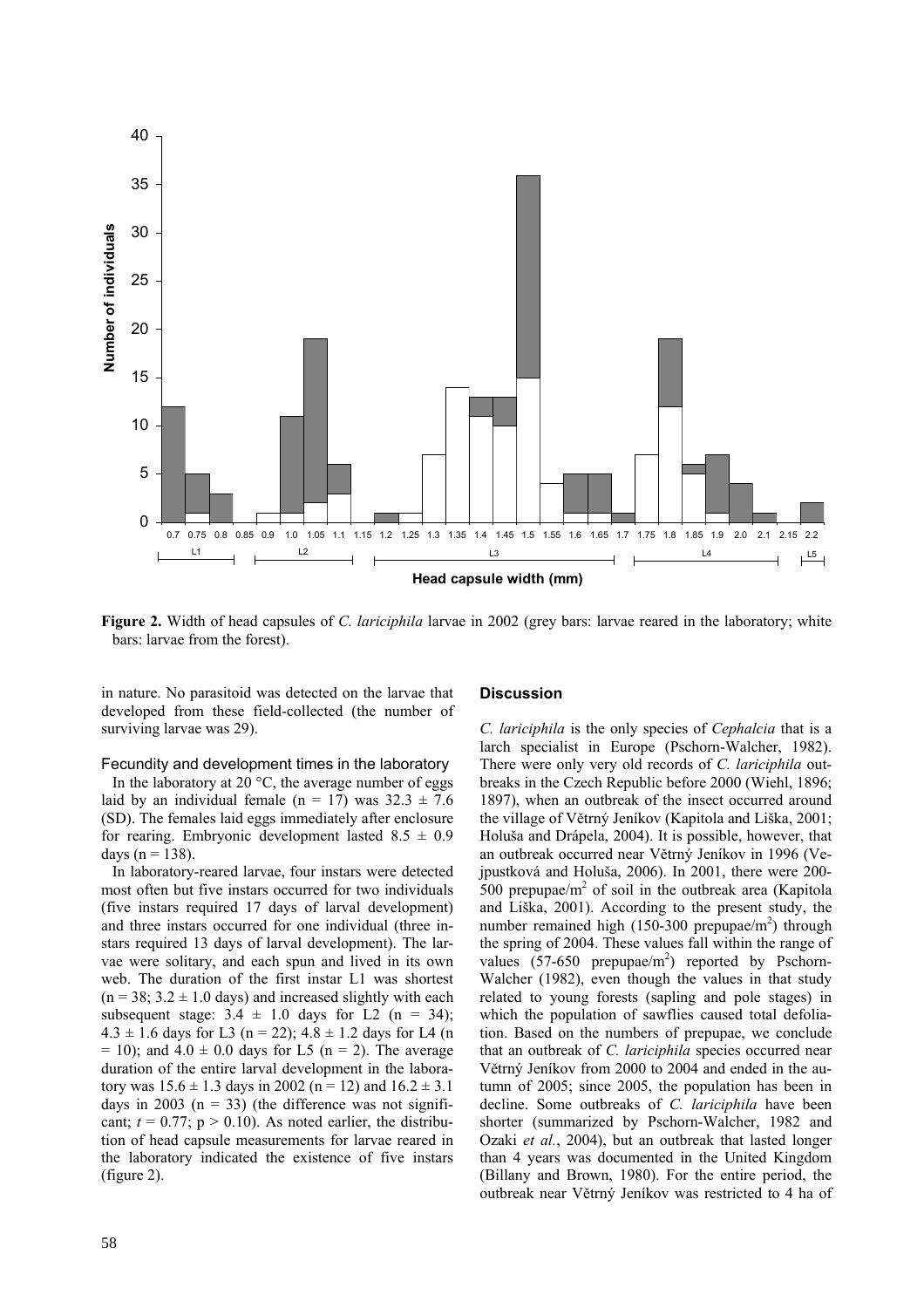spruce-larch forest and did not expand, even though larch forests are also present in the surrounding area. In this case, site quality, which depends on the type, structure, and quality of the soil, may have greatly affected sawfly outbreaks. Trees growing in poor sites are often physiologically stressed, resulting in increased food quality for sawflies (McMillin and Wagner, 1993).

*C. lariciphila* is a univoltine species that overwinters as a prepupa either in eonymph (extended diapause) or pronymph (annual development) form (Pschorn-Walcher, 1982). Part of the population remains in the eonymph phase longer than one winter, and adults of a single generation can emerge at three or four different times (Luitjes and Minderman, 1959). The observed percentage of individuals with prolonged diapause (from 18 to 50%) during the Czech outbreak is broadly within the range of previous data (31-44%, reported by Pschorn-Walcher, 1982), although the percentage can also be much lower (Billany and Brown, 1980).

Factors influencing population dynamics of *C. lariciphila* are not known. However, a strong bottom-up effect can be assumed to trigger outbreaks of this species in part because strong bottom-up effects are thought to cause eruptive outbreaks in tenthredinids and diprionids sawflies on conifers (Price *et al.*, 2005). Larch appears to be particularly favourable for tenthredinid sawflies as these species evolve to use conifers rather than angiosperms as hosts (Price *et al.*, 2005). Larch is an unusual conifer, being both deciduous and having indeterminate growth of leading shoots (Kozlowski, 1964; Haack and Mattson, 1993). Thus, it resembles angiosperms more than other conifers and has been colonized relatively frequently by tenthredinid sawflies (Price *et al.*, 2005). Our results suggest that parasitism and mortality during hatching do not affect population dynamics in that the level of parasitism by wasps was approximately the same during outbreak and non-outbreak years. Population dynamics are probably affected by specialized predators such as insectivores and possibly nematodes but not by rodents (Holuša and Turčáni, 2007). Although a decline in *C. lariciphila* in the United Kingdom was attributed to the larval parasitoid *Olesicampe monticola* Hedwig, which parasitized over 90% of the prepupae (Billany and Brown, 1980), population control by ichneumonids seems unlikely. Eichhorn (1990) concluded that larval parasites have no regulatory effect on *C. abietis* populations, and Battisti *et al.* (2000) concluded that natural enemies are unable to keep *C. arvensis* populations at an endemic level.

In a previous study of the same outbreak reported here, adult sawflies started to emerge from the ground in the middle of April or during the last 10 days of April (Holuša and Kuras, 2009). All or most sawflies had emerged by the end of April, and only a small proportion emerged later. The flight activity was continuous and reached its peak at the end of April or the beginning of May. The last ones had emerged by the beginning or middle of May (Holuša and Kuras, 2009).

*C. lariciphila* fecundity in the current study  $(32.3 \pm 7.6)$ eggs/female) was similar to the fecundity (25 eggs/female) reported for the Netherlands (Luitjes and Minderman, 1959) but was substantially lower than the

84 eggs/female reported by Pschorn-Walcher (1982). The latter value seems unreasonably high because the size of *C. lariciphila* adults is similar to that of *Cephalcia* species with lower fecundity, e.g., *C. arvensis* (Battisti and Stergulc, 1988; Battisti, 1993). Species with higher fecundity, like *C. abietis*, are much larger than *C. lariciphila* (Martinek 1980; Pschorn-Walcher, 1982). Females apparently laid less than 1 egg per twig in the forest but several dozens of eggs per twig in the laboratory (Billany and Brown, 1980; and the current study). The fertility of *C. abietis* females can be influenced by the temperature during swarming (Gruppe, 1998).

A previous report indicated that *C. lariciphila* females laid most eggs in the upper sections of the tree crown (Pschorn-Walcher, 1982), but in the present study the number of eggs did not differ in the lower, middle, and upper sections of the crown. The significant drop in abundance of larvae between 15 and 26 May 2002 (table 2) could be due merely to the selection of a sample tree with an originally lower number of eggs. The drop in abundance might also be explained by high mortality of larvae of the youngest instars.

If *C. lariciphila* swarming had culminated before the end of April and the larvae had hatched on 15 May 2002, then embryonic development lasted ca. 15-20 days in the forest. This agrees well with previous reports that embryonic development required 3-4 weeks (Roehrig, 1953) or 3.5-5.0 weeks (Luitjes and Minderman, 1959) in nature. In the current study, embryonic development of eggs maintained at 20 °C in the laboratory required only ca. 8 days, which corresponds to an earlier observation of a shorter duration of development (10-20 days) in the laboratory than in the field (Billany and Brown, 1980).

The observed total period of *C. lariciphila* larval development in the current study (15 days at 20  $^{\circ}$ C) also was significantly shorter than the 22-26 days at 16-20 °C and 28 days at 13-16 °C reported by Pschorn-Walcher (1982). Larval development of our population in the field was also faster than previously reported, i.e., development in the field required 2–3 weeks in the current study versus 3.5-5.0 weeks in Luitjes and Minderman (1959) and 4-5 weeks in Billany and Brown (1980). The last mature larvae were found on 10 June 2002, by which time the larches were already completely defoliated (Holuša and Drápela, 2004). In Schleswig-Holstein, most larvae were still in the third or fourth instar on 7 July and feeding extended into the second half of July (Roehrig, 1953). The shorter larval development times in the current study are surprising because the average temperature was higher in all previously studied localities and the weather was normal in 2002 in the current study (figure 1).

When *C. lariciphila* larvae were reared in the laboratory, three to five instars were recorded, which correspond to four (or three) for male larvae and five for females (see also Pschorn-Walcher, 1982). A different number of instars for males and females was unambiguously confirmed for *Cephalcia masuttii* Battisti et Boato (Battisti and Boato, 1998). The fifth instar was not detected in nature in the current study because sample trees were felled on 31 May and 10 June. That is to say,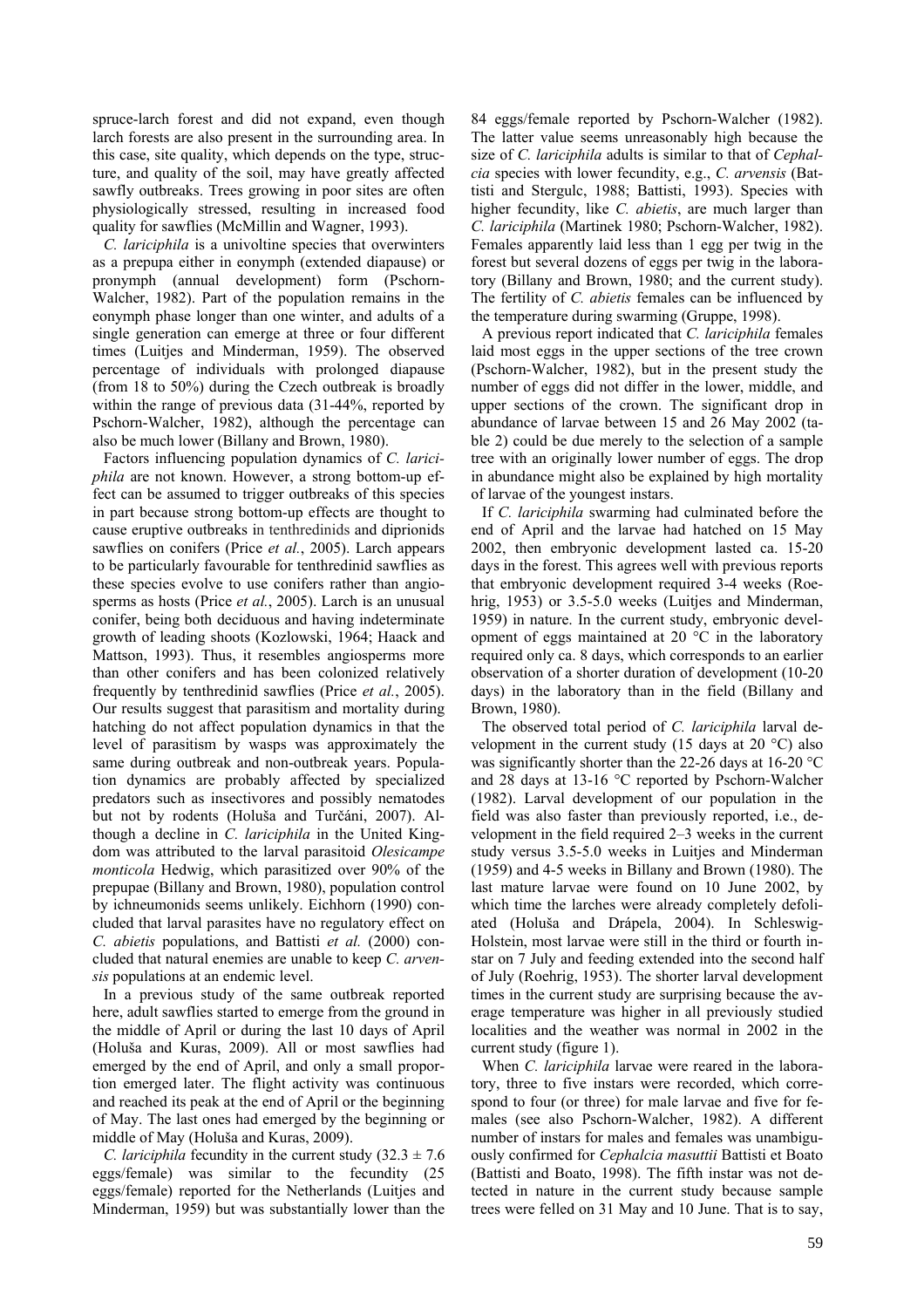if larvae hatched on 15 May and the entire larval development lasted 15-20 days, then larvae completed development between 31 May and 10 June. Thus, larvae of the fifth instar were probably present but undetected because of the time between sampling. The distribution of head capsule measurements for  $3<sup>rd</sup>$  and  $4<sup>th</sup>$  instar larvae shows two peaks, which could correspond to different values of head capsule measurements for male and female larvae.

Although no egg parasitoid of *C. lariciphila* has been reported (cf. also Pschorn-Walcher, 1982), we cannot exclude the possibility of egg parasitism, which can be as high as 90% for web-spinning sawflies of the genus *Cephalcia* (Martinek, 1980; Eichhorn, 1990). The level of larval parasitism over the years in the current study ranged from 4.5 to 10.5%, which was lower than previously recorded for ichneumonids on *C. lariciphila* (Pschorn-Walcher, 1982; Billany *et al.*, 1985) and on *C. abietis* (Bogenschutz and Eichhorn, 2000).

Larvae of *C. lariciphila* frequently cause complete defoliation on larch, which does not lead to tree death (Billany and Brown, 1980) but does reduce tree height and needle size (Billany and Brown, 1980) and radial growth (Vejpustková and Holuša, 2006). Because larvae of *C. lariciphila* cause economic losses, they require integrated pest management. A threshold value of 200 prepupae/ $m<sup>2</sup>$  indicates the risk of total defoliation (Holuša and Drápela, 2004). Although monitoring prepupae via soil counts is useful, sufficient numbers of samples must be collected to obtain reasonably accurate estimates (Holuša and Drápela, 2004). It is also possible to monitor the population by trapping imagos on yellow sticky panels (Holuša and Kuras, 2009). If chemical intervention with larvicides is considered necessary, this should be carried out when all females have emerged and laid their eggs (Holuša and Kuras, 2009). In the outbreak area of the current study, this would be in mid-May. Because larvae develop very rapidly, a later intervention date would fail to affect the majority of the larval population. In addition to chemical controls, soil applications of the entomopathogenic nematode *Steinernema feltiae* (Filipjev) have potential for biological control of sawfly prepupae (Georgis and Hague, 1988). This might represent a viable alternative to chemical control of *C. lariciphila* and other *Cephalcia* species (Battisti, 1994).

## **Acknowledgements**

This research was supported by Grant No. 0002070203 from the Ministry of Agriculture of the Czech Republic. The author would like to thank to Dr. Bruce Jaffee (USA) for linguistic and editorial improvements and Roman Volf and Peter Baňař for their assistance in the field.

#### **References**

BATTISTI A., 1993.- Bionomics of the spruce web-spinning sawfly *Cephalcia arvensis* Panzer (Hym., Pamphiliidae) in Northeastern Italy.- *Journal of Applied Entomology*, 115: 52-61.

- BATTISTI A., 1994.- Effects of entomopathogenic nematodes on the spruce web-spinning sawfly *Cephalcia arvensis* Panzer and its parasitoids in the field.- *Biocontrol Science and Technology*, 4: 95-102.
- BATTISTI A., BOATO A., 1998.- *Cephalcia masuttii* sp. n. (Hymenoptera: Pamphiliidae), a new web-spinning sawfly living on spruce.- *European Journal of Entomology*, 95: 251- 262.
- BATTISTI A., STERGULC F., 1998.- Notizie preliminari su pullulazioni di *Cephalcia arvensis* Panzer (Hym. Pamphiliidae) in peccete delle Prealpi Orientali, pp 431-438. In: *Atti XV Congresso Nazionale Italiano di Entomologia*, L'Aquila, Italy, 13-17 June 1988.
- BATTISTI A., BOATO A., MASUTTI L., 2000.- Influence of silvicultural practices and population genetics on management of the spruce sawfly, *Cephalcia arvensis*.- *Forest Ecology and Management*, 128: 159-166.
- BILLANY D. J., BROWN R. M., 1980.- The web-spinning larch sawfly *Cephalcia lariciphila* Wachtl. (Hymenoptera: Pamphiliidae) a new pest of Larix in England and Wales.- F*orestry*, 53: 71-80.
- BILLANY D. J., WINTER T. G., GAULD I. D., 1985.- *Olesicampe monticola* (Hedwig) (Hymenoptera: Ichneumonidae) redescribed together with notes on its biology as a parasite of *Cephalcia lariciphila* (Wachtl) (Hymenoptera: Pamphiliidae).- *Bulletin of Entomological Research*, 75: 267-274.
- CULEK M., 1996.- *Biogeografické členění České republiky*.- Enigma, Prague, Czech Republic.
- EICHHORN O., 1990.- Untersuchungen über die Fichtengespinstblattwespen *Cephalcia* spp. Panz. (Hym., Pamphiliidae) III. Populationsdynamische Faktoren und Gesamtschau.- *Journal of Applied Entomology*, 110: 321-345.
- EICHHORN O., BOGENSCHUTZ H., 2000.- Untersuchungen über die Fichtengespinstblattwespen *Cephalcia* spp. Panz. (Hym., Pamphiliidae) IV. Massenwechsel von *Cephalcia abietis* L. im oberschwäbischen Forstrevier Erolzheim (Fbz. Ochsenhausen).- *Journal of Applied Entomology*, 124: 131-149.
- ESCHERICH K., 1942.- *Die Forstinsekten Mitteleuropas. Vierter Band. Hymenoptera (Hauflügler) und Diptera (Zweiflügler)*.- Verlag von Paul Parey, Berlin, Germany.
- GEORGIS R., HAGUE N. G. M., 1988.- Field evaluation of *Steinernema feltiae* against the web-spinning larch sawfly *Cephalcia lariciphila*.- *Journal of Nematology*, 20: 317-320.
- GRUPPE A., 1998.- Influence of genotype and temperature on the fitness of the webspinning sawfly *Cephalcia abietis* (Hymenoptera: Symphyta, Pamphiliidae), pp. 439-440. In: *Book of abstracts, 6th European Congress of Entomology* (BRUNNHOFER V., SOLDÁN T., Eds), České Budějovice, Czech Republic, 23-29 August 1998.
- HAACK R. A., MATTSON W. J., 1993.- Life history patterns of North American tree-feeding sawflies, pp. 503-545. In: *Sawfly life history adaptations to woody plants* (WAGNER M., RAFFA K. F., Eds).- Academic Press Inc., San Diego, USA.
- HOLUŠA J., DRÁPELA K., 2004.- Logistic regression approach to the forecast of tree defoliation caused by sawflies (Hymenoptera: Symphyta).- *Journal of Forestry Science*, 50: 284-291.
- HOLUŠA J., KURAS T., 2009.- Diurnal behavior of *Cephalcia lariciphila* (Hymenoptera: Pamphiliidae): relation to climatic factors and significance for monitoring.- *European Journal of Forest Research*, 129: 243-248.
- HOLUŠA J., TURČÁNI M., 2007.- Předběžná analýza faktorů ovlivňujících populační dynamiku ploskohřbetky *Cephalcia lariciphila* v okolí Větrného Jeníkova (Česká republika). In: Zoologické dny Brno 2007. Sborník abstraktů z konference 8.-9. února 2007 (BRYJA J., ZUKAL J., ŘEHÁK Z., Eds). Ústav biologie obratlovců AV ČR, Brno: 67.